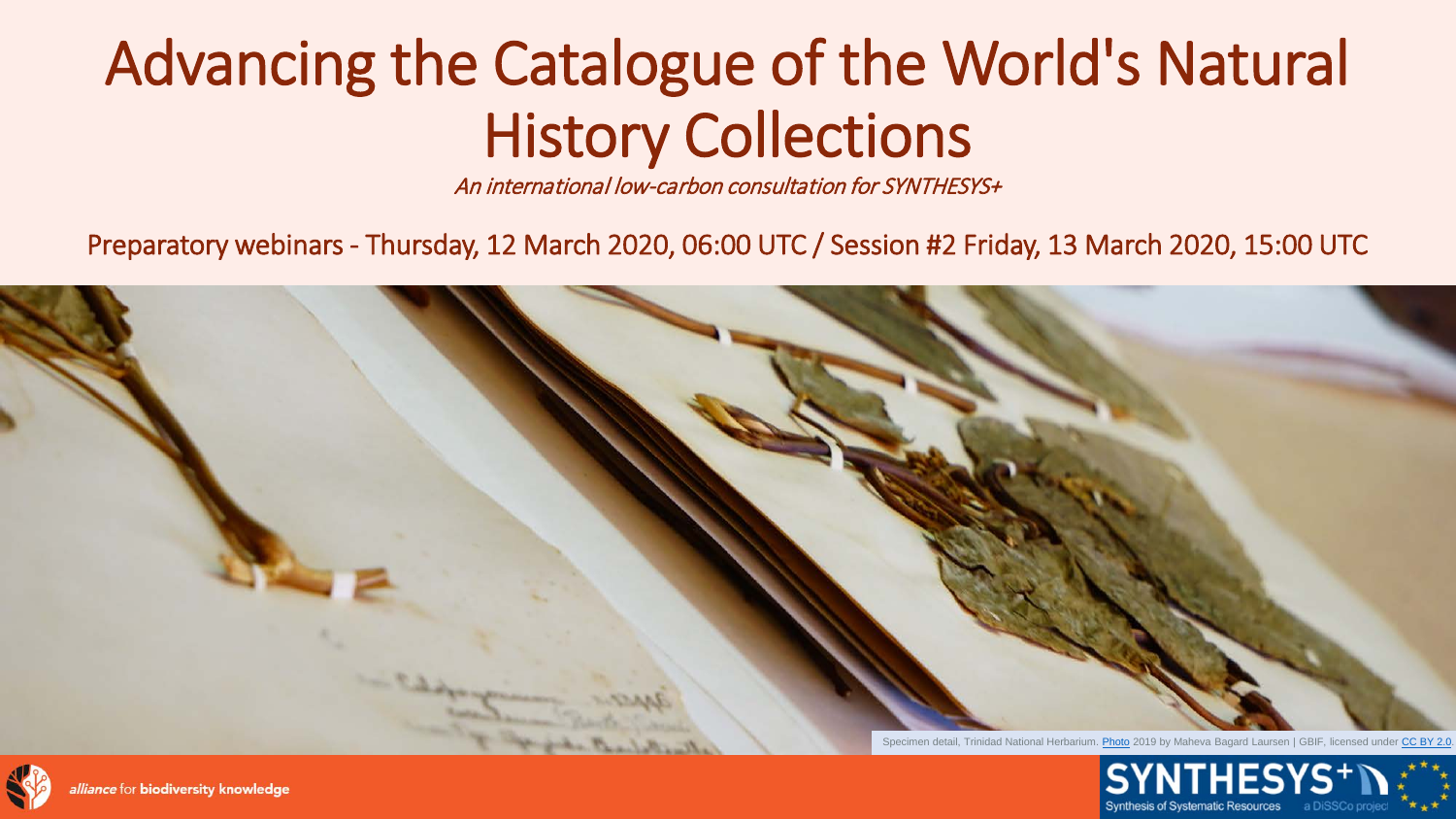## Agenda for webinar

- Welcome
	- Does anyone object to us recording the webinar?
- Presentation
	- Goals for consultation
	- Process
	- Topics (from Ideas Paper)
- Issues and gaps
	- Should we add any extra topics?
	- Are there suggestions for ways to improve the process?
- Contributing to the consultation process
	- Submit documents (or slide sets, videos, etc.)
	- Assist with translation of selected materials
	- Publicise the consultation through relevant networks
- Summary of action points

#### **Consultation Coordination Team**

- **Donald Hobern**, Catalogue of Life | International Barcode of Life
- **Alex Asase**, University of Ghana | GBIF Ghana
- **Quentin Groom**, Meise Botanic Garden
- **Deborah Paul**, iDigBio
- **Tim Robertson**, GBIF
- **Patrick Semal**, Royal Belgian Institute of Natural Sciences
- **Barbara Thiers**, New York Botanical Garden
- **Matt Woodburn**, Natural History Museum, London
- **Eliza Zschuschen**, National Herbarium of Suriname, Anton de Kom University of Suriname

[How your flight emits as much CO2 as many people do in a year,](https://www.theguardian.com/environment/ng-interactive/2019/jul/19/carbon-calculator-how-taking-one-flight-emits-as-much-as-many-people-do-in-a-year) The Guardian, 19 July 2019 [Map of museums all over the world](https://commons.wikimedia.org/w/index.php?curid=78152911), by Jkan997 - Own work, CC BY-SA 4.0



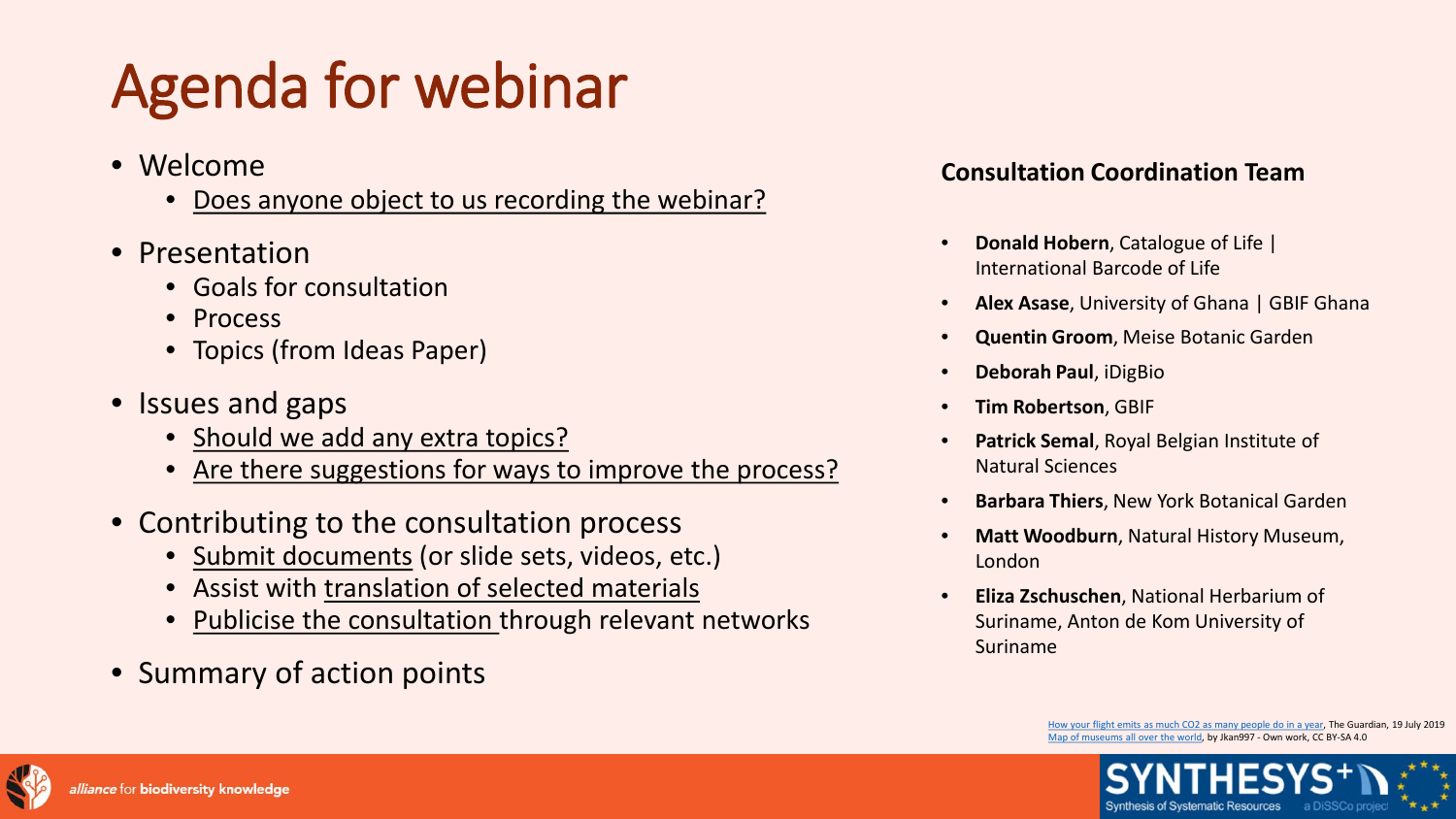# Global collaboration and sustainability

- We rely heavily on conferences and workshops
- Advantages:
	- Opportunities to focus on a shared topic or problem
	- Excellent for networking and relationship-building
- Disadvantages:
	- Significant  $CO<sub>2</sub>$  emissions
	- Bias towards participants with access to travel funds
	- Need to set aside several days to participate
- We need a better alternative:
	- Open to everyone with an interest in a topic
	- Build consensus and develop truly international plans
	- $\bullet\;\mathsf{Use}\;\mathsf{the}\;\mathsf{earth's}\;\mathsf{CO}_2\;\mathsf{budget}\;\mathsf{wisely}$   $\bullet\;\mathsf{How}\;$  [How your flight emits as much CO2 as many people do in a year,](https://www.theguardian.com/environment/ng-interactive/2019/jul/19/carbon-calculator-how-taking-one-flight-emits-as-much-as-many-people-do-in-a-year) The Guardian, 19 July 2019





[Map of museums all over the world](https://commons.wikimedia.org/w/index.php?curid=78152911), by Jkan997 - Own work, CC BY-SA 4.0



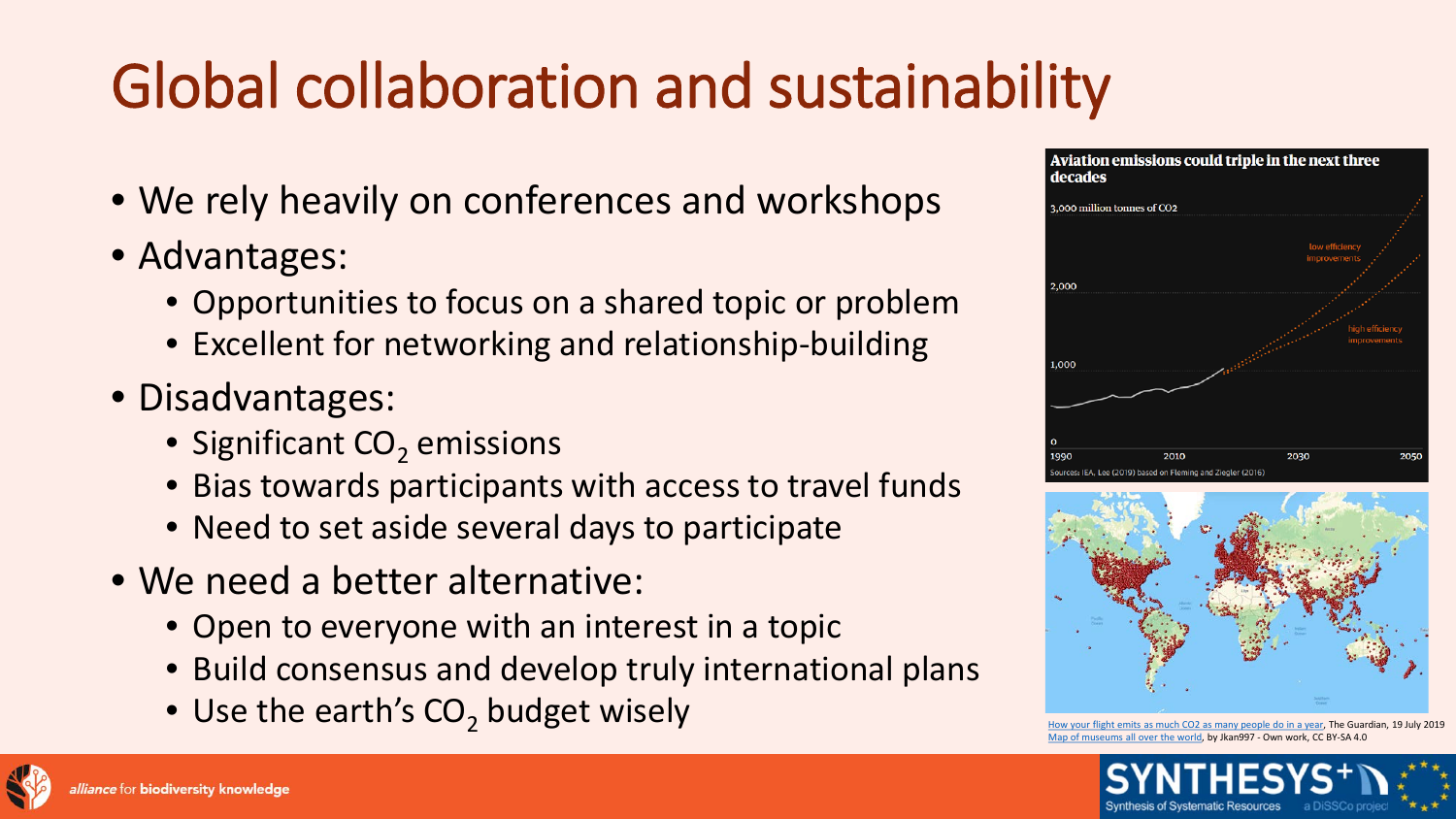#### An international low-carbon consultation

- Experimenting with a different model
	- Develop a white paper representing a shared vision
	- Avoid need for international (or national) travel
	- Avoid need to join late night calls (mostly)
	- Minimise technical requirements (low bandwidth)
	- Find ways to maximise international participation
	- Learn what could be improved in future



Arctic tern *(Sterna paradisaea*), Svalbard. Photo by Donna Pomeroy via [iNaturalist Research-grade Observations, licensed under CC BY-NC 4.0.](https://www.gbif.org/occurrence/2283203764)





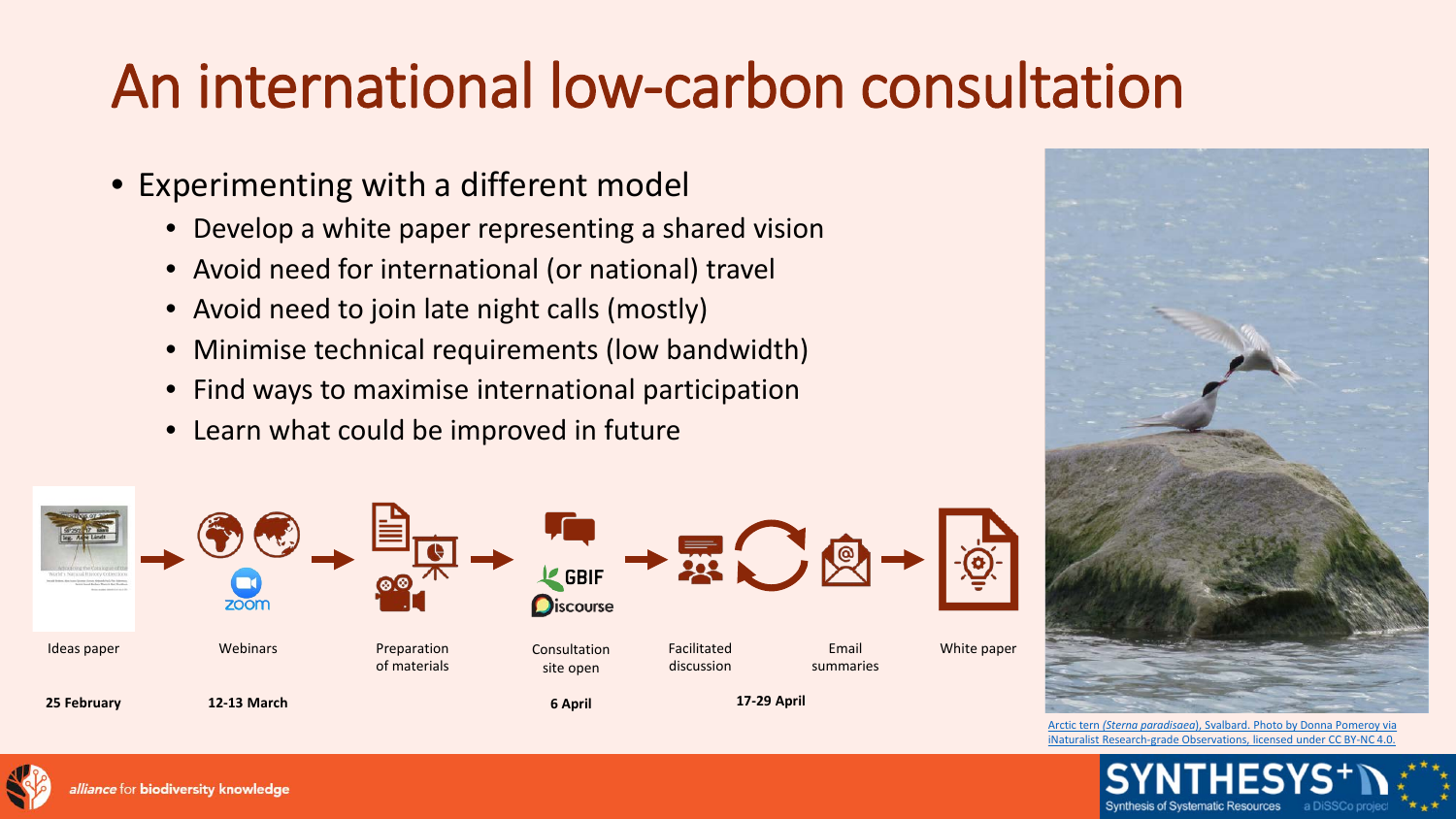### Structure for consultation site

#### • Welcome and orientation page

- Where to start
- Latest updates (also sent as email summaries)
- Contributed materials (each with discussion thread)
	- Ideas paper
	- Contributions from key stakeholders
- Topic pages (each with discussion thread)
	- Page for each topic
	- Scope and opening questions
	- Summary when consensus is reached
- Email summaries of progress
	- Regular updates to keep participants up to date
	- Pointers to discussion threads
	- Translations if possible
- Outline/Draft of White Paper
	- If appropriate, beginning of community-edited (co-authored) paper



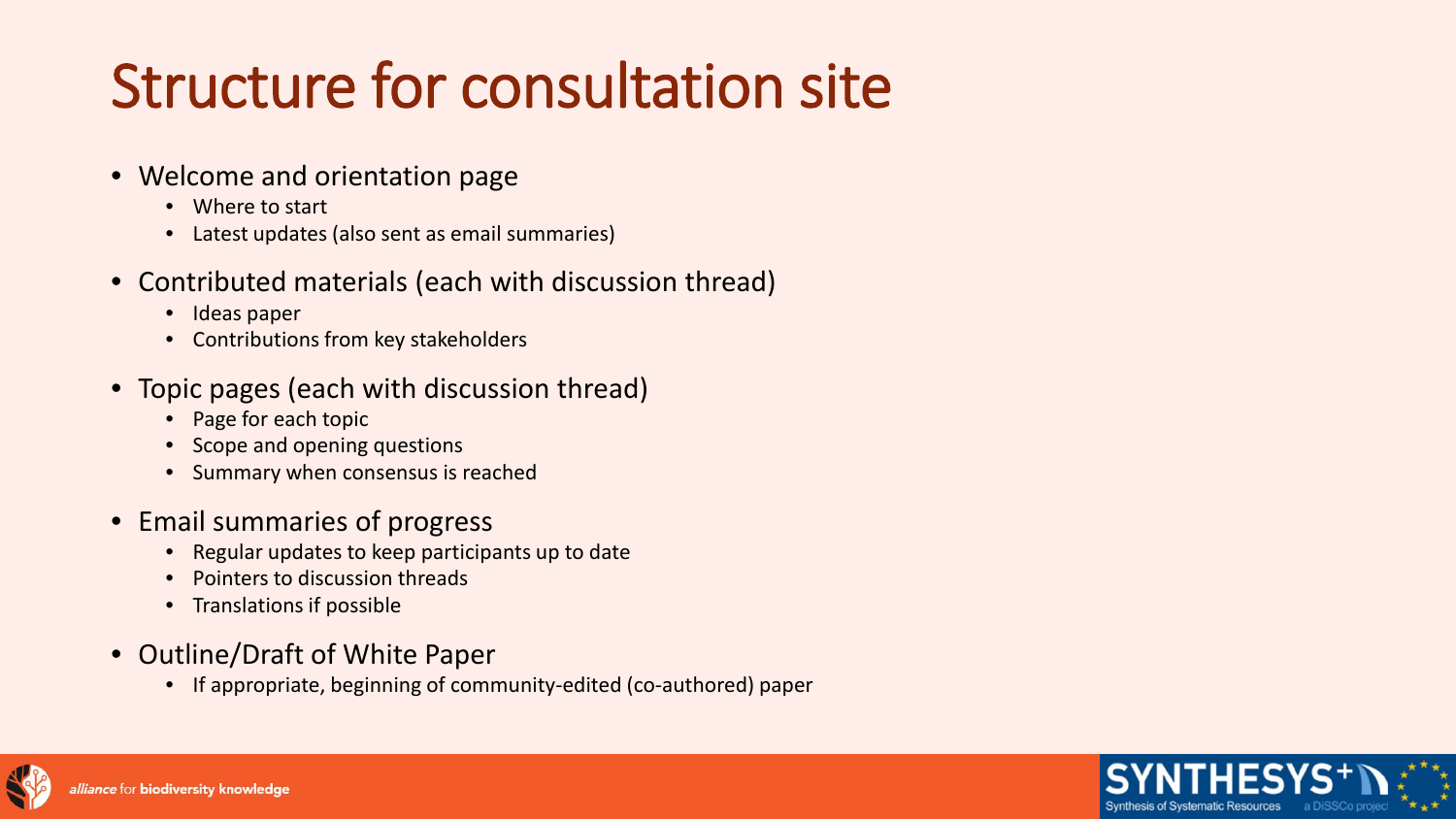# Cataloguing the world's collections

- Multiple catalogues
- Variable focus and content
- Incomplete coverage
- Disconnected effort
- Opportunity to collaborate
- Standardise data
- Share updates
- Highlight value of NHCs

|                                                             | GRSciColl: The Global Registry of Scientific Collections                                                                                                                                                                                                                                     |             |
|-------------------------------------------------------------|----------------------------------------------------------------------------------------------------------------------------------------------------------------------------------------------------------------------------------------------------------------------------------------------|-------------|
|                                                             | Allium - BETRUYONS - TOLLETIONS<br><b>ESIT MANAGER</b>                                                                                                                                                                                                                                       |             |
| Collections                                                 |                                                                                                                                                                                                                                                                                              |             |
|                                                             | Institutional Collections are those that have been formally accessioned into an institution and receive some level of institutional support.                                                                                                                                                 |             |
| individual researchers.                                     | Project Collections are those collected by a researcher associated with an institution that may have not been formally sconsioned into its<br>collections. Preaset Collections may eventually become part of the Institutional Collections or nemain under the management and control of the |             |
|                                                             | Personal Odlections are under the control of an individual researcher and are not formally associated with or accessioned win an institution.<br>They may be the personal property of a private tollector or otherwise orphanet.                                                             |             |
| The Afr                                                     |                                                                                                                                                                                                                                                                                              | Q           |
| 1,123 RESULTS                                               |                                                                                                                                                                                                                                                                                              |             |
| Cust                                                        | <b>Name</b><br>Australia Malve                                                                                                                                                                                                                                                               | The local   |
|                                                             |                                                                                                                                                                                                                                                                                              |             |
|                                                             | inclusives district Develops                                                                                                                                                                                                                                                                 | Institute   |
| 47.8<br>EAMLC AME                                           | Jos. For Michell a la Callenteri<br><b><i>Institutional</i></b>                                                                                                                                                                                                                              | Acres       |
|                                                             | Distinguists Colores Museum, Resture Ohnsenes.                                                                                                                                                                                                                                               | Arme        |
| <b>ADEN</b><br><b>EWS</b>                                   | Automa Secretarym de 174 Zunds Zarri Grenze Collectors 174 Zund-<br>Total                                                                                                                                                                                                                    | Active      |
|                                                             | <b>Institutional</b><br>Internal agreement and college day \$770 Electri-                                                                                                                                                                                                                    | <b>SITE</b> |
|                                                             | 1,780U Mw jestulega<br><b><i><u>Instructional</u></i></b>                                                                                                                                                                                                                                    | Acros       |
|                                                             | Intervisor Halamaga Packathon (ADE)                                                                                                                                                                                                                                                          | Active      |
|                                                             | Immotor relation                                                                                                                                                                                                                                                                             | Across      |
| <b>INT</b><br>Legal<br>COC-ARC<br>NAKAZ<br><b>WARRE CHA</b> | This Coloration Mobel.<br><b>Institutional</b>                                                                                                                                                                                                                                               | Active      |

| <b>YBG</b><br>Discount<br>Mottel           | STEERE HERBARICAL<br>Collections Science Digital Index Herbarionam Virtual Herbarium News VO |                   |                                        |   |   |
|--------------------------------------------|----------------------------------------------------------------------------------------------|-------------------|----------------------------------------|---|---|
|                                            | Home - Index Herbarionum - Herbarkaw List                                                    |                   |                                        |   |   |
|                                            | Herbarium Code Search<br>Name or Location Search                                             | Person Search     |                                        |   |   |
| Search for herbana by code                 |                                                                                              |                   |                                        |   |   |
| Displaying 1 - 25 out of 4173<br>Object(s) |                                                                                              | flort by +        | Per Page +                             | a | 謹 |
|                                            |                                                                                              |                   |                                        |   |   |
| <b>Herbarium Code</b>                      | <b>Institution</b>                                                                           |                   | Location                               |   |   |
| pors                                       | Forest Service, USDA                                                                         |                   | U.S.A. Oregon. Portland.               |   |   |
| <b>TBP</b>                                 | Research institute of Plant Protection                                                       | Georgia Thiếni    |                                        |   |   |
| <b>TANE</b>                                | Tarda University                                                                             | Egypt, Tanta.     |                                        |   |   |
| 141503                                     | Universidade do Rio Grande (FURG)                                                            |                   | Brazil: Rio Grande do Sul. Rio Grande. |   |   |
| LOMA                                       | La Siema University                                                                          |                   | U.S.A. California Biverside            |   |   |
| <b>B.H</b>                                 | Finger Lakes Community College                                                               |                   | U.S.A. New York. Canandaigus.          |   |   |
| <b>BAK</b>                                 | Azerbajan National Academy of Sciences (ANAS)                                                | Azerbaijan, Baku. |                                        |   |   |
| <b>UMG</b>                                 | University of Victoria                                                                       |                   | Canada British Columbia Victoria.      |   |   |

**OWDCM** 

c for Culture Collecti 1 Global distribution of culture cole<br>2 Registered Culture Collections b





las of Living Australi:

| ure Collections Information Worldwide                                                                                                       |                                                 | <b>BOTANIC</b><br>GARDENS<br>CONFIDENTIAL<br>INTERNATIONAL                       |                                                                                                                                                                                                                                                       |                            |              |  |
|---------------------------------------------------------------------------------------------------------------------------------------------|-------------------------------------------------|----------------------------------------------------------------------------------|-------------------------------------------------------------------------------------------------------------------------------------------------------------------------------------------------------------------------------------------------------|----------------------------|--------------|--|
|                                                                                                                                             | Controllegen                                    |                                                                                  |                                                                                                                                                                                                                                                       |                            |              |  |
|                                                                                                                                             | <b>About GaraxeSearch<sup>3</sup></b>           | BGCI > GardenSearch                                                              |                                                                                                                                                                                                                                                       |                            |              |  |
| JRE COLLECTIONS(SIXTH VERSION, 2014)                                                                                                        | Register as a<br>Clarated Citize                |                                                                                  | Welcome to GardenSearch!                                                                                                                                                                                                                              |                            |              |  |
|                                                                                                                                             | <b>Mapping applet</b><br><b>Advanced Search</b> | ∰                                                                                | Providing gardens with a visible with presence, even when they don't have a website. CardenSearch<br>is the only global source for information on botanic gardens. The database includes information on<br>over 3,667 programs institutions wondwide. |                            |              |  |
|                                                                                                                                             |                                                 | GARDEN                                                                           | GardenSearch allows you for.                                                                                                                                                                                                                          |                            |              |  |
|                                                                                                                                             |                                                 | <b>SEARCH</b>                                                                    | - Locate botanic gardens in your setghbourhood and around the world                                                                                                                                                                                   |                            |              |  |
|                                                                                                                                             |                                                 | . Identify bolanic gardens with specific resources and expertise Beyword searchs |                                                                                                                                                                                                                                                       |                            |              |  |
|                                                                                                                                             | ritan's Am                                      |                                                                                  | . Mentily holarac gardens with specific features, facilities and programmes (Advanced Search)                                                                                                                                                         |                            |              |  |
|                                                                                                                                             |                                                 |                                                                                  | Any botanic garden jor other institution with a documented plant collection) not already included in<br>GardenSearch can create and margoe their gen cage.                                                                                            |                            |              |  |
|                                                                                                                                             | <b>TantSearch</b>                               | Geographically.                                                                  | AX Countries                                                                                                                                                                                                                                          |                            |              |  |
|                                                                                                                                             |                                                 | Kayword:                                                                         |                                                                                                                                                                                                                                                       |                            |              |  |
| <b>Insured by</b><br>ata Center for Microongenisme/WDCM)<br>incling Information for Microbiology(TQ-AM)<br>erribers. World Data System.ICSU | <b>ThreatSearch</b>                             |                                                                                  | $\equiv$ BGCI Monitors only $\equiv$ Ethmusiceal Agenda Registratio $\equiv$ Addied Accredited<br><b>Teenth Sanderse</b><br>Advanced Search                                                                                                           |                            |              |  |
| Endorsed by<br>on for Culcure Collections/WFCC1<br>al Resources Center(UNESCO)<br>for Science and Technology/CODATA)                        | GlobalTreeSearch                                | Found 3867 billiarii: gardens                                                    |                                                                                                                                                                                                                                                       |                            |              |  |
| Edited by<br>aki Sugawara, Desmeth Phillippe                                                                                                |                                                 | View rises                                                                       |                                                                                                                                                                                                                                                       |                            |              |  |
| Stands The Database                                                                                                                         |                                                 | <b><i>Systemation Name</i></b><br>п                                              | Botanical Garden Universitet 1 Tranes                                                                                                                                                                                                                 | City<br>Tiranti            | <b>State</b> |  |
|                                                                                                                                             | <b>GardenSearch</b>                             | Jardin Botanique de Université d'Alger                                           |                                                                                                                                                                                                                                                       | Aiges                      |              |  |
|                                                                                                                                             |                                                 |                                                                                  | Jacob, Botanique, du Hannoy                                                                                                                                                                                                                           | Algers                     | Algeria      |  |
|                                                                                                                                             |                                                 | <b>Jardin Birlangan</b>                                                          |                                                                                                                                                                                                                                                       | Wilaya De Beithir          |              |  |
|                                                                                                                                             |                                                 |                                                                                  | Batanic Garden of Salazac and Floddic Reserve<br><b>CALL CAR THE REAL PROPERTY AND INCOME.</b>                                                                                                                                                        | Outlooke<br>March 19, 1971 | Kuanza Norte |  |



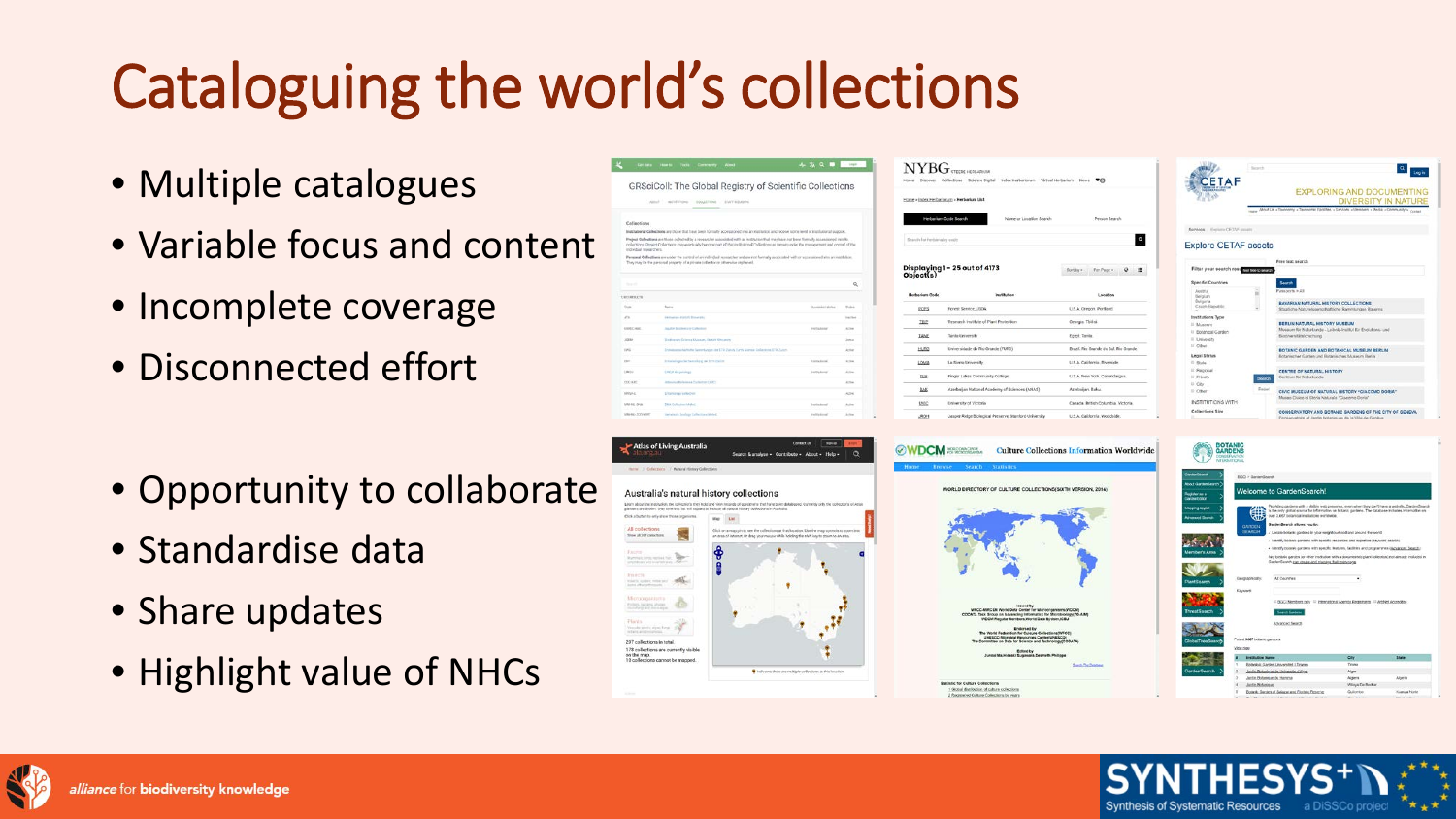### Ideas paper

- Four topic areas including 22 topics
	- 1. Uses for the catalogue (seven topics)
	- 2. Information in the catalogue (four topics)
	- 3. Technology for the catalogue (five topics)
	- 4. Governance of the catalogue (six topics)
- Consultation based around these topics
	- Scope and questions in Ideas Paper
	- Discussion threads in Discourse forum
	- Email updates to summarise agreement and open issues
	- Seek consensus and document alternative viewpoints



Donald Hobern, Alex Asase, Quentin Groom, Deborah Paul, Tim Robertson, Patrick Semal, Barbara Thiers & Matt Woodburn

Version 4ea8de8, 2020-02-25 07:19:22 UTC

#### 1. Uses for the catalogue

The TDWG Collection Description Interest Group has collected use cases for natural history collection information from several major stakeholders.

#### 1.1. A directory to support the collections community

Collections staff and taxonomists collaborate as a truly global community. Valuable specimens are distributed between institutions in all parts of the world. Researchers visit these collections or borrow specimens as part of their work. Index Herbariorum (IH) is the directory of information on the world's herbaria (addresses, contacts, specialties, size, etc.). It is a well-managed resource and highly regarded as a tool by the botanical community. No full equivalent exists globally for other natural history collections, although national/regional infrastructures such as the ALA collections pages, the iDigBio US Collections List, and the CETAF profiles serve similar roles. GBIF has recently integrated the Global Registry of Scientific Collections (GRSciColl) into its registry as a framework that can be extended with richer information curated by collections communities.

Q1. Would the collections community benefit from a comprehensive directory of all natural history collections? Who would make use of such a directory? (The focus here is on the catalogue as a directory of known institutions and information required to contact them.)



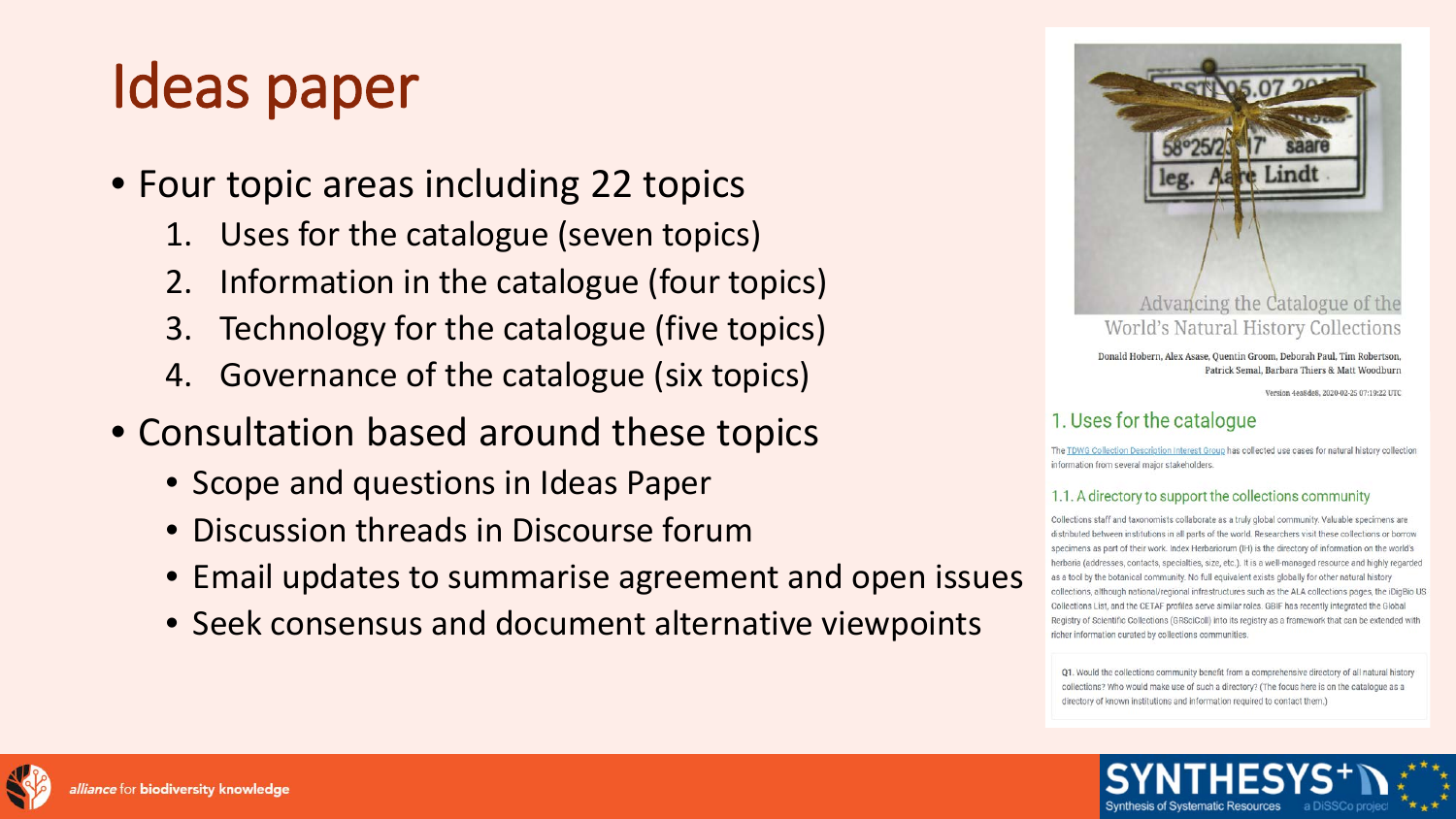#### 1 - Uses for the catalogue

1.1. A directory to support the collections community

- 1.2. Locating specimens and genetic materials
- 1.3. A first step towards databasing collections
- 1.4. Assessing the scale and value of collections
- 1.5. Increased value for data on specimens, taxonomic publications, etc.
- 1.6. Reducing duplication of effort
- 1.7. Foundation for new and enriched services



#### Welcome

he Virtual Access programme is a new step for the SYNTHESYS programme, I earchers an opportunity to propose and make the case for a collectio pliection item(s) to be digitised by the holding institution for the wide

A successful VA proposal will mean that the collection holding institutions wi use SYNTHESYS+ funding to digitise the required collection items included in the proposal via their own digital workflows. There will be 2 Calls for VA across the SYNTHESYS+ programme More informatic

#### European loans and visits system

The Virtual Access application portal is the first step (minimum viable product)



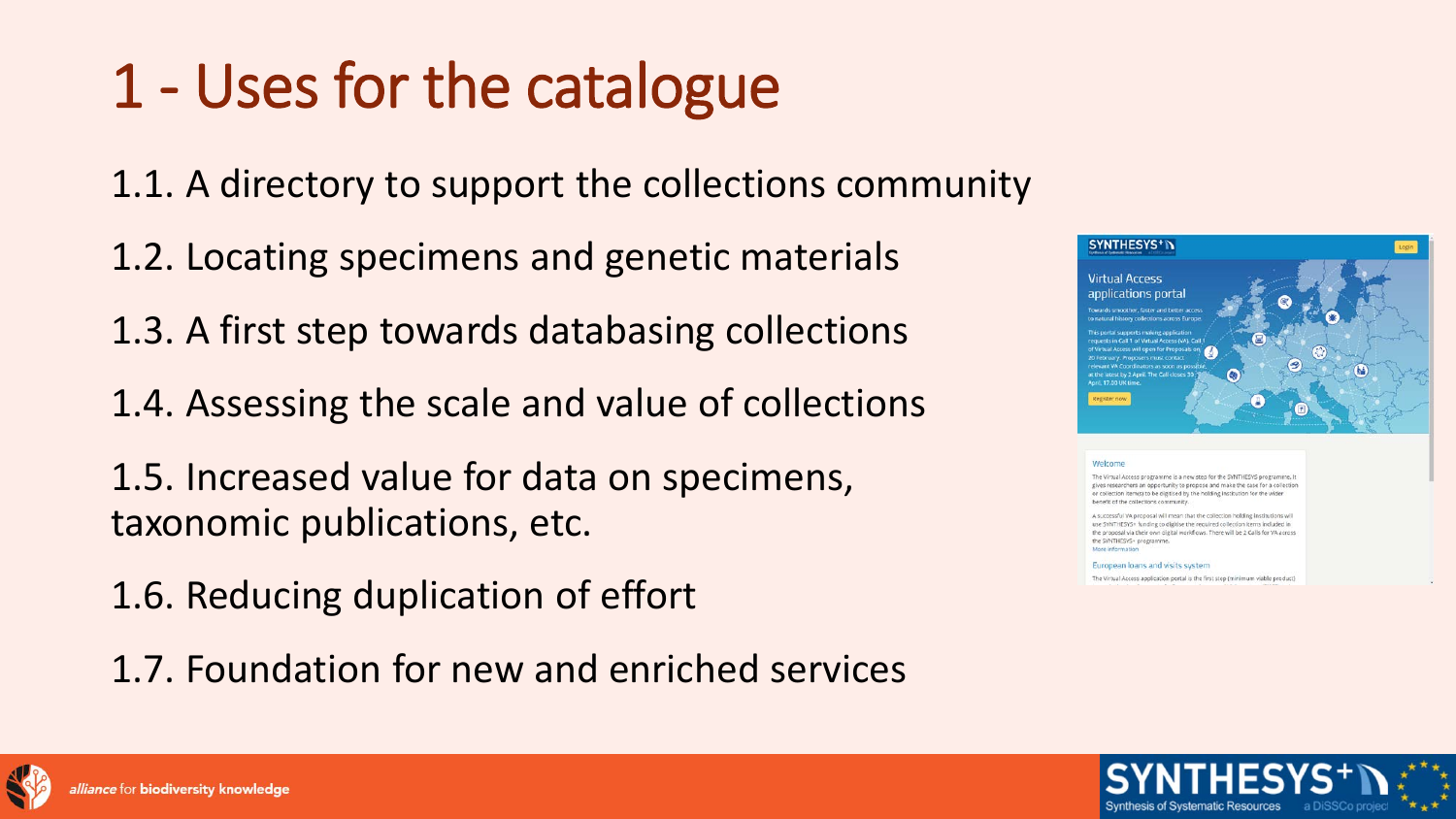### 2 – Information in the catalogue

- 2.1. Definition of "natural history collection"
- 2.2. Description of a collection
- 2.3. Wider data linkages
- 2.4. Information services relating to collections



Permanent IRI http://www.tchwg.org/standards/312

**Iliance for biodiversity knowledge** 

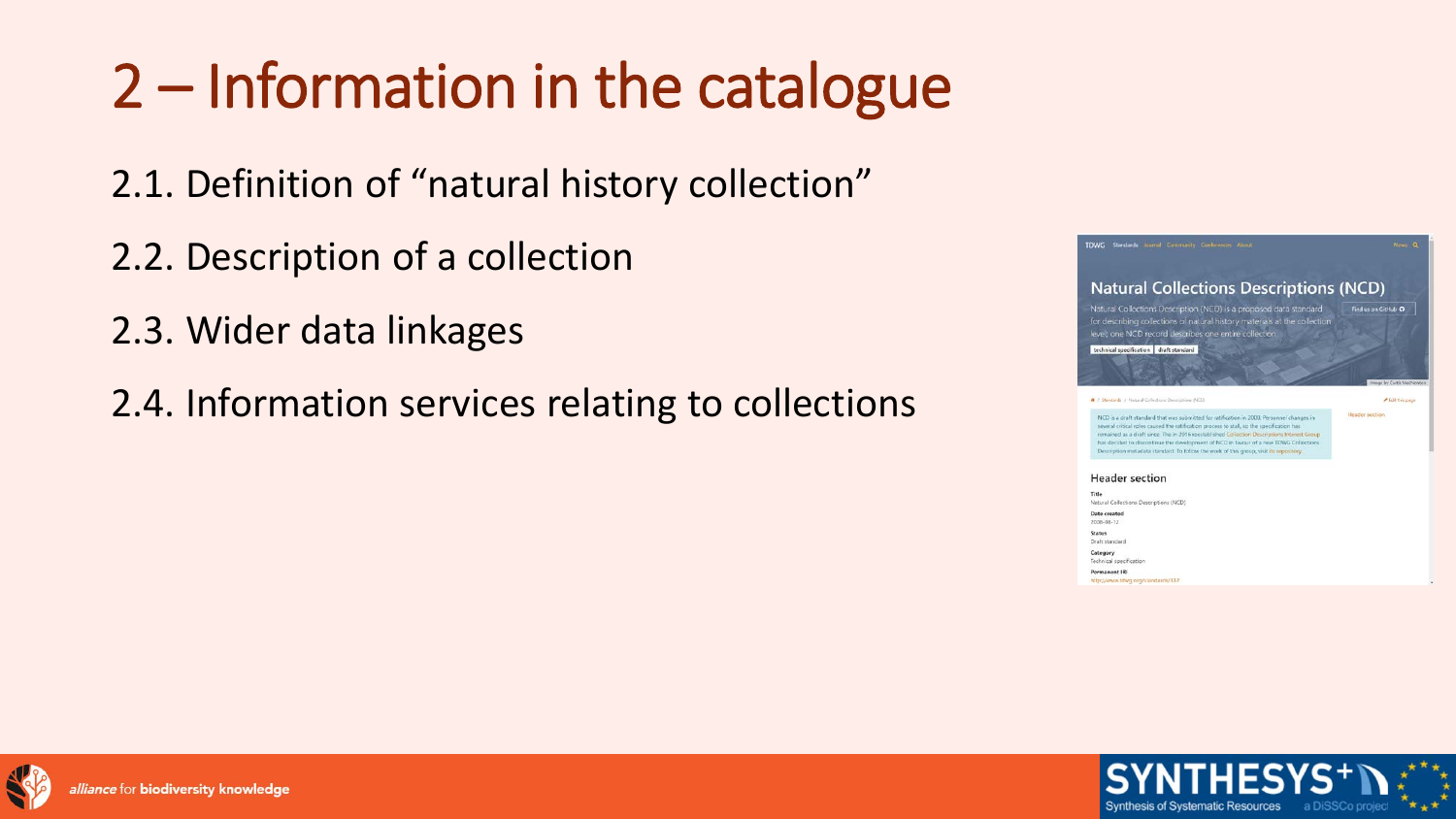## 3 – Technology for the catalogue

- 3.1. Pathways and tools for publishing collection records
- 3.2. Community catalogues
- 3.3. Integrated catalogue
- 3.4. Collection management systems
- 3.5. Interfaces, APIs and client modules



GRSciColl is a comprehensive, community-curated clearinghouse of information about object-base scientific collections

RSciColl includes data on institutions, collections and associated staff members and spans al scientific disciplines, including earth and space sciences, anthropology, archaeology, biology and medicine, as well as applied fields like agriculture, veterinary medicine and technology.

GRSciColl also serves as the registry for institutionCodes and CollectionCodes-elements used in the DarwinCore data standard used in the biodiversity informatics community. Use of these terms enables publications and databases to point unambiguously to collections and their contents.

The main goals of GRSciColi are.

1. To improve access to information about institutions the scientific collections they hold and to facilitate access to the staff members who manage them.

2. To improve interoperability among databases by providing unique codes and machine-readable dentifiers for institutions and collections



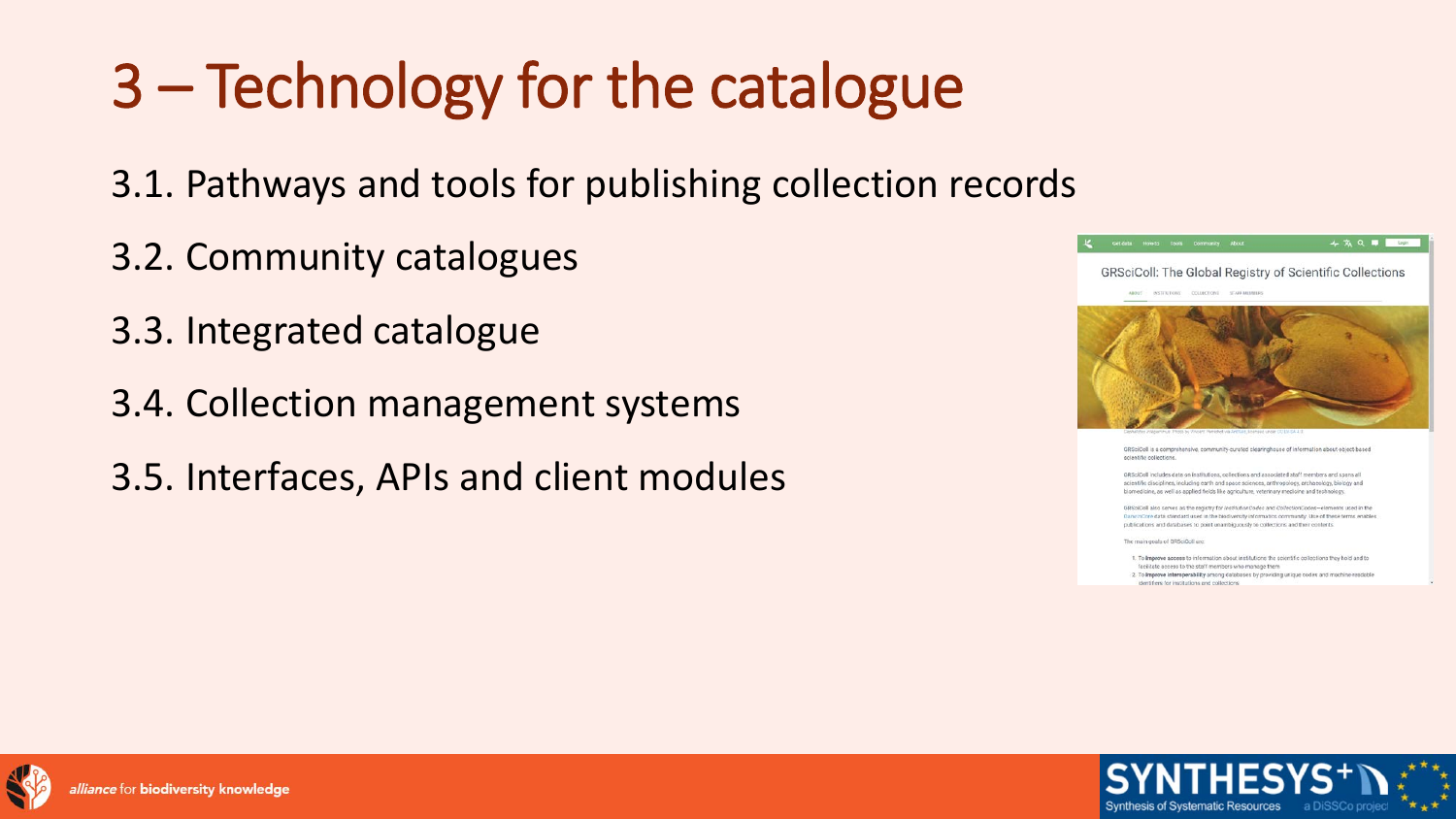## 4 – Governance of the catalogue

- 4.1. Ownership of information for each collection
- 4.2. Communities of practice
- 4.3. Technical infrastructures
- 4.4. Governance arrangements
- 4.5. Incentives for contributors
- 4.6. Funding





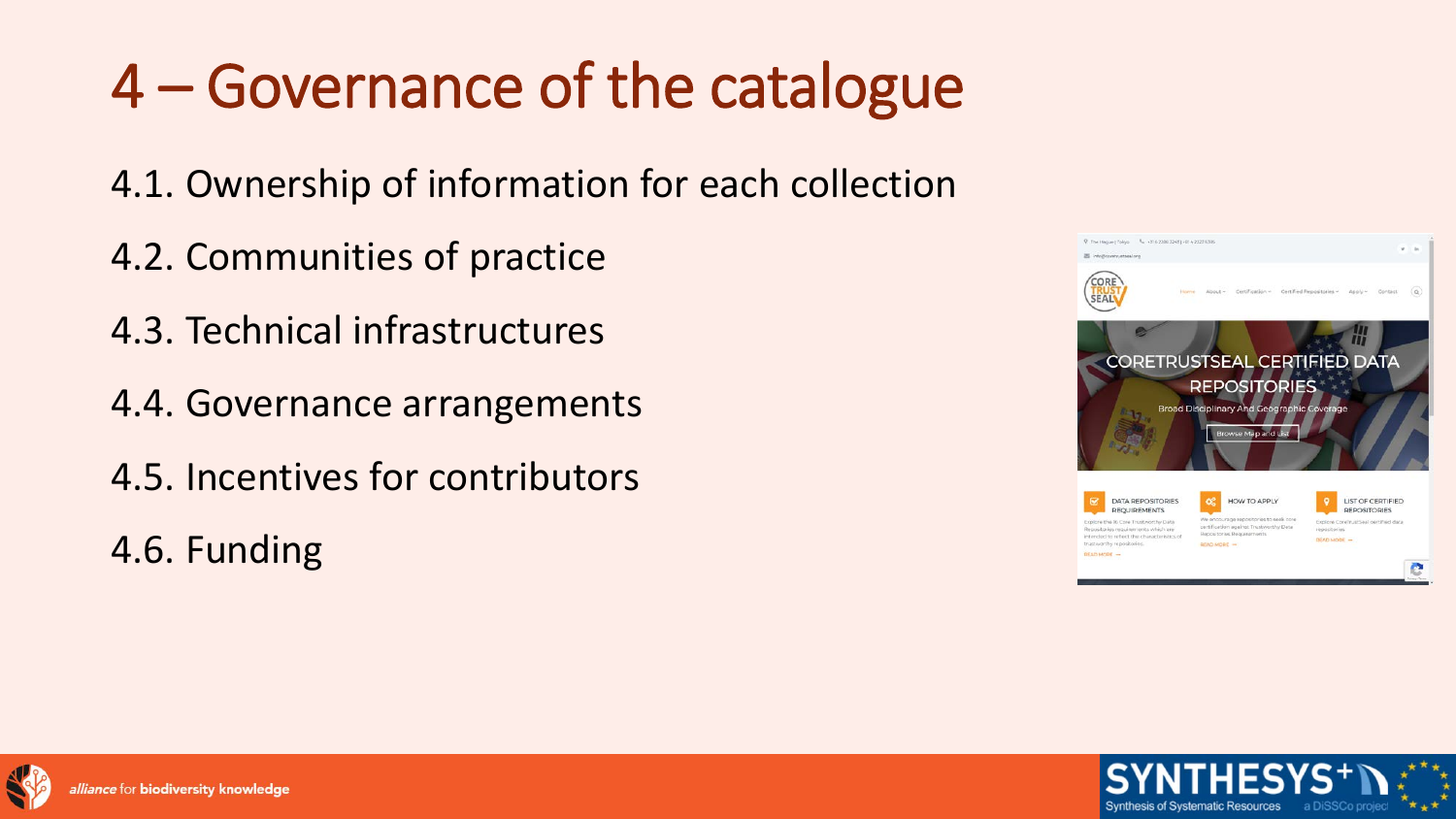#### Issues and gaps

- Should we add any extra topics?
- Are there suggestions for ways to improve the process?



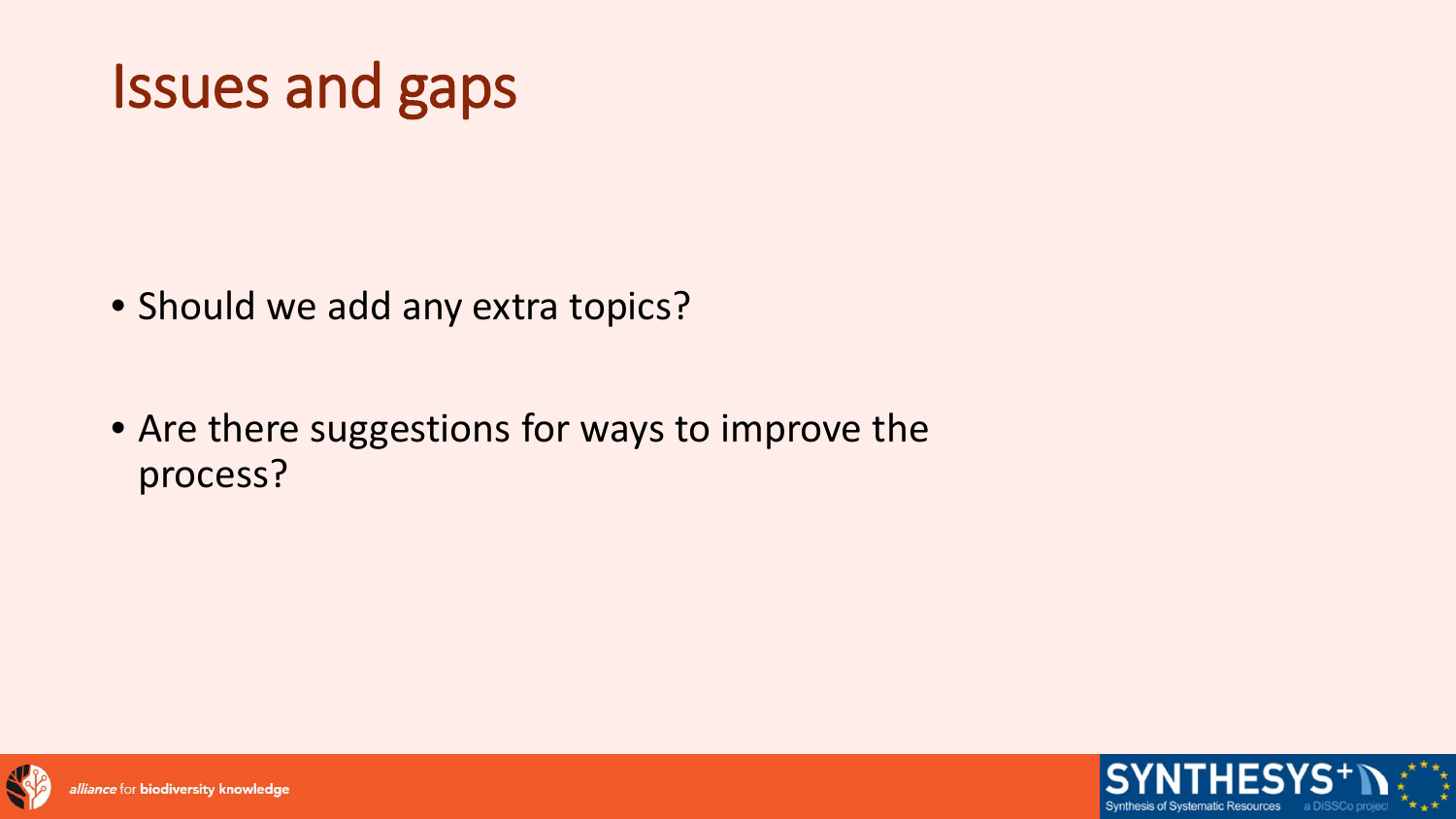#### Contributing to the consultation process

- Offer to prepare a document/slide sets/video
	- Respond to one or more topics
	- Present significant ideas, projects, tools or databases
	- Short (< 10 minute) items
	- Do not assume prior knowledge
- Assistance with translation of selected materials
	- Language remains a barrier for making this fully open
	- Help translate summary emails
- Publicising the consultation
	- Notify relevant networks